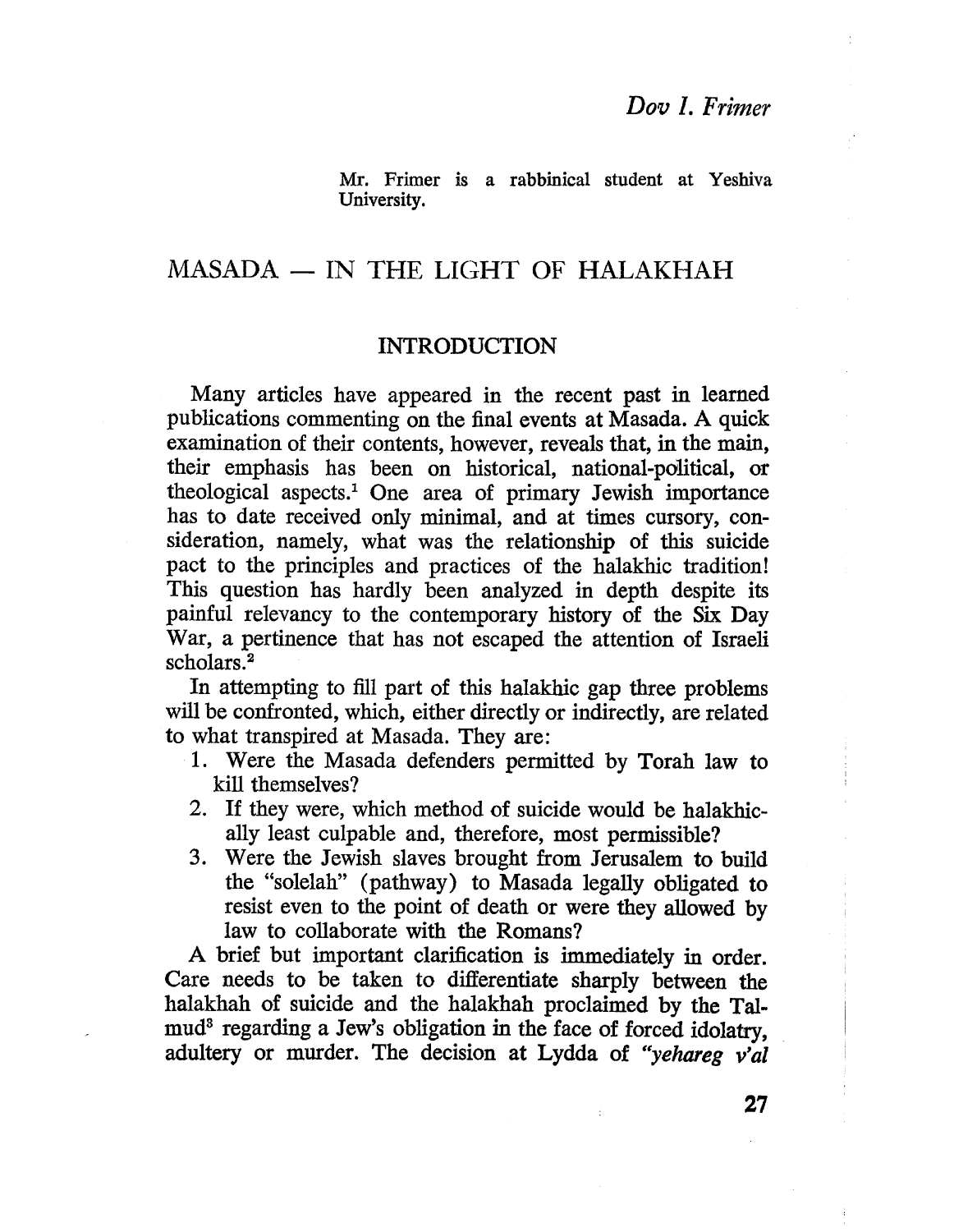ya'avor," let him allow himself to be put to death and not transgress, must be read literally. Sanction was given by the Sages to the duty to accept death voluntarily at the hands of one's oppressors as an act of sanctification. The text does not, however, seem to justify stretching the interpretation to include the kind of martyrdom which occured at Masada, namely suicide.<sup>4</sup>

#### I

The injunction against suicide is traditionally derived from a verse in Genesis which reads:

And surely your blood of your lives will I demand; at the hand of man, even at the hand of every man's brother, will I ask for an accounting of the life of man.5

The Talmud analyzes this scriptural text in the following manner:

It has been taught: "and surely your blood of your lives wil I demand." Rabbi Elazar states, (this means) "from your very being wil I demand retribution for your own blood."6

The Torah prohibits suicide through its precise choice of words and their syntactical arrangement. This was the foundational principle. How was it to apply to life situations? This information is provided by the Midrash which continues, so to speak, the discussion.

The word "akh" comes to include anyone who hangs himself. Perhaps this also includes someone like King Saul? No! for the word "akh" delimits. Perhaps it also includes Hananiah, MishaeI, and Azariah? No! The verse states "akh."7

It is obvious from the Sages that they understood the Torah to make some allowances for suicide under specified critical circumstances. The case of the three companions of Daniel is self-evident. The mitzvah of giving one's life al Kiddush Ha Shem (for the sanctification of the Divine Name), especially when involving the sin of idolatry is underscored repeatedly in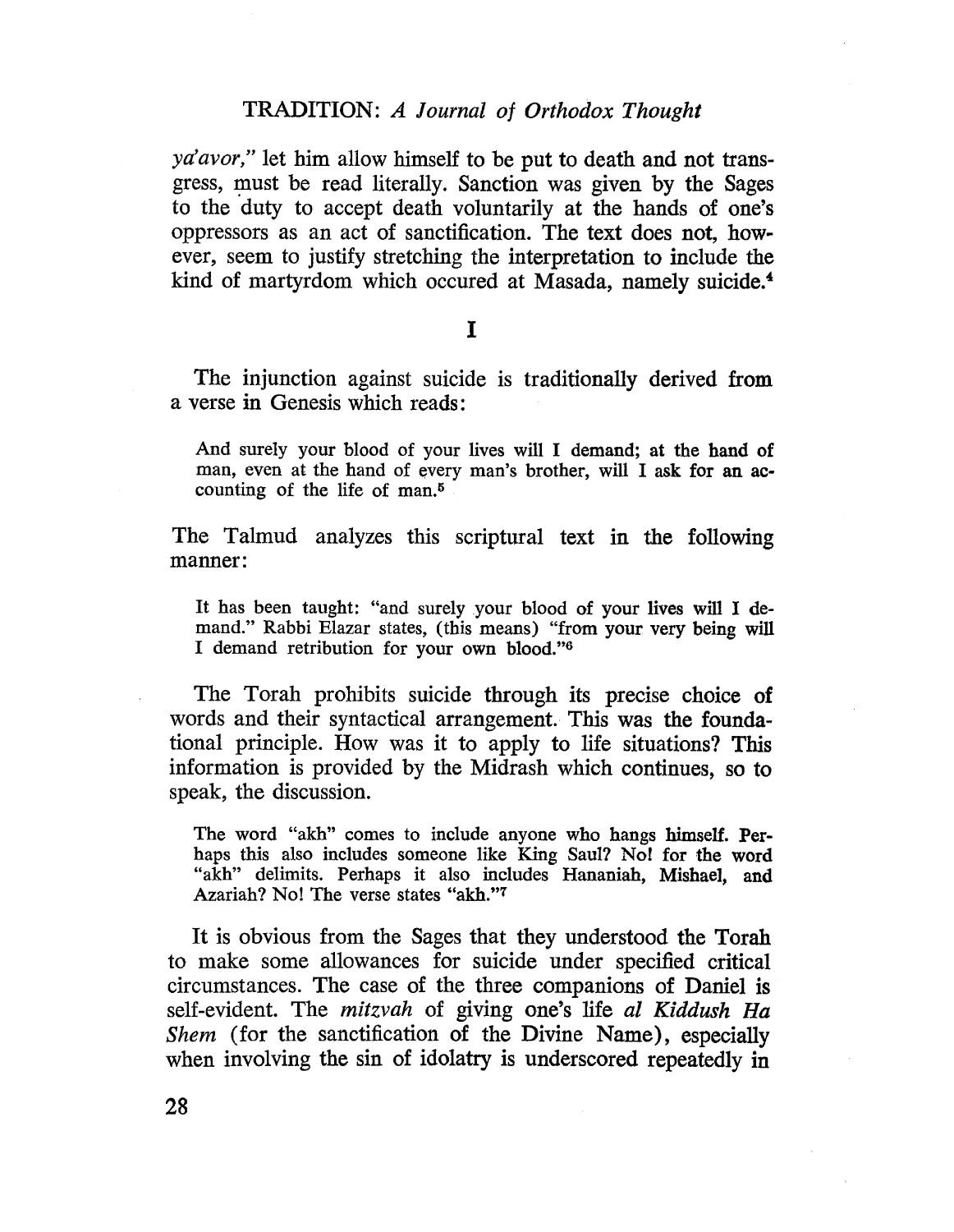rabbinic literature.<sup>8</sup> The reasoning of the Teachers vis  $a$  vis Saul's conduct is, however, not so transparent. Yet this text is the single, most relevant source, bearing the greatest potential similarity to the events at Masada.

The simplest and most plausible explanation by the commentaries for King Saul's action is that he feared the Philistines would, in revenge, torment and torture him beyond his limits of endurance.9 The actual text bears this out.

Then said Saul to his armour bearer: "Draw thy sword, and pierce me with it; lest these uncircumcised come and thrust me through and make a mockery of me." But his armour bearer would not; . . Therefore Saul took his sword and fell upon it.<sup>10</sup>

Here is the first working principle which might be applied to Masada. For many of the Rishonim and Poskim of the Middle Ages held that a person who fears that he wil be subjected to unbearable pain is permitted under emergency conditions to take his own life. Such "crisis situations," intimate these scholars, $11$ may extend even to those which may not involve the transgression of any religious precepts such as Saul's.

Similarly, the resisters of Masada, defying the might of the Roman Empire, surely must have anticipated very brutal treatment at the hands of their conquerors. That at least is what their leader Eliezer ben Yair, according to the historian Josephus, is alleged to have said to his trusting followers:

. . . While we formerly would not undergo slavery, though we were then without danger but must now, together with slavery, choose such punishment also, as are intolerable. I mean this upon the supposition that the Romans once reduce us under their power while we are alive.

Eliezer goes on to paint for his people  $-$  and for us as well  $$ a vivid picture of what this "punishment" would be like:

... As to the multitude of those that are now under the Romans, who would not pity their condition: and who would not make haste to die, before he would sufer the same miseries with them? Some of them have been put upon the rack, and tortured with fire and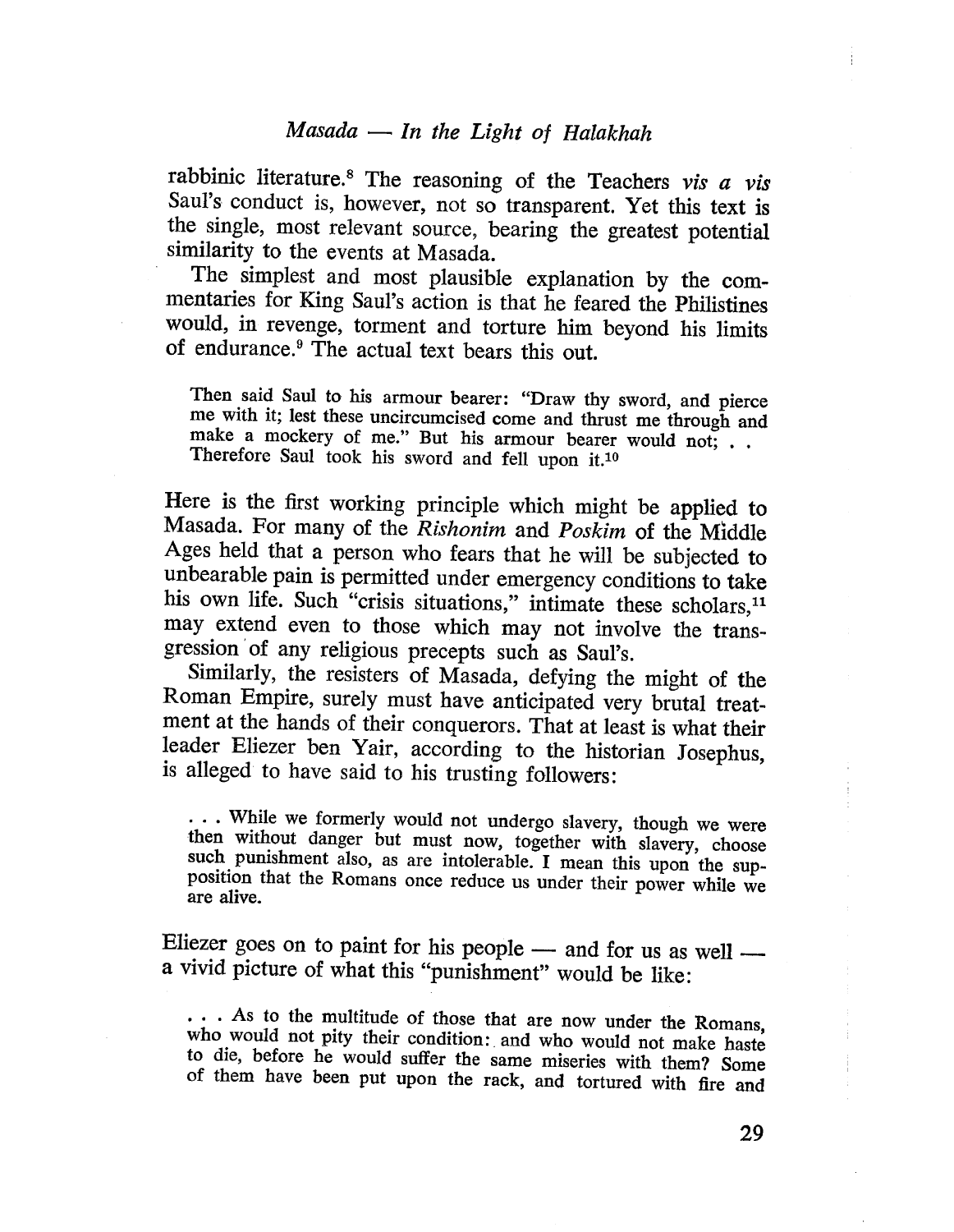whipping, and so died. Some have been half-devoured by wild beasts, and yet have been reserved alive to be devoured by them a second time, in order to afford laughter and sport to our enemies: and such of those as are alive stil, are to be looked on as the most miserable, who being so desirous of death, could not come at it.<sup>12</sup>

In anticipation of such a barbaric fate, the Masada survivors appear to have had legitimate halakhic grounds for their resort to suicide.

There is, however, a second possible interpretation of Saul's conduct. According to R. Solomon Luria (1510-1574), King Saul was motivated by the religious principle of "m'niat Chillul HaShem"  $-$  the obviation of the Profanation of His Name. "It is also possible," writes the Maharshal, "that Saul was allowed to kill himself because he had the status of 'God's anointed one.' It was not fitting that he die at the hands of the uncircumcized who would kill him in both a shameful and torturous manner. Such an eventuality would be considered by our religious tradition a Desecration of the 'Name'."13 Support for this contention can also be found in the works of the Semak,<sup>14</sup> the Perush ha-Maharzav,<sup>15</sup> and the Minchat Yehudah.<sup>16</sup>

By extention it would seem reasonable to argue that a national disgrace, such as public dishonor of the king, would also fall under the category of Chilul HaShem. The king symbolizes in his person the corporate sanctity of the people of Israel, whose abasement is tantamount to a profanation of God's glory. If so, the fall of Masada might well have been considered by its desperate defenders a national shame and catastrophe. Its defeat would mark not only the end of the revolt against Rome but the last measure of Jewish sovereignty not to be regained until the rebirth of the modern State of IsraeL. Through their suicide, the Masada fighters were at least symbolically preventing the miltary defeat or formal surrender of the fortress, thereby avoiding the Chilul Yisrael which was equivalent to Chilul HaShem.16b With one basic addition, both of these aforementioned principles are actually applied to the Masada situation by R. Shlomo Goren, Chief Chaplain of the Israeli Armed Forces. He states: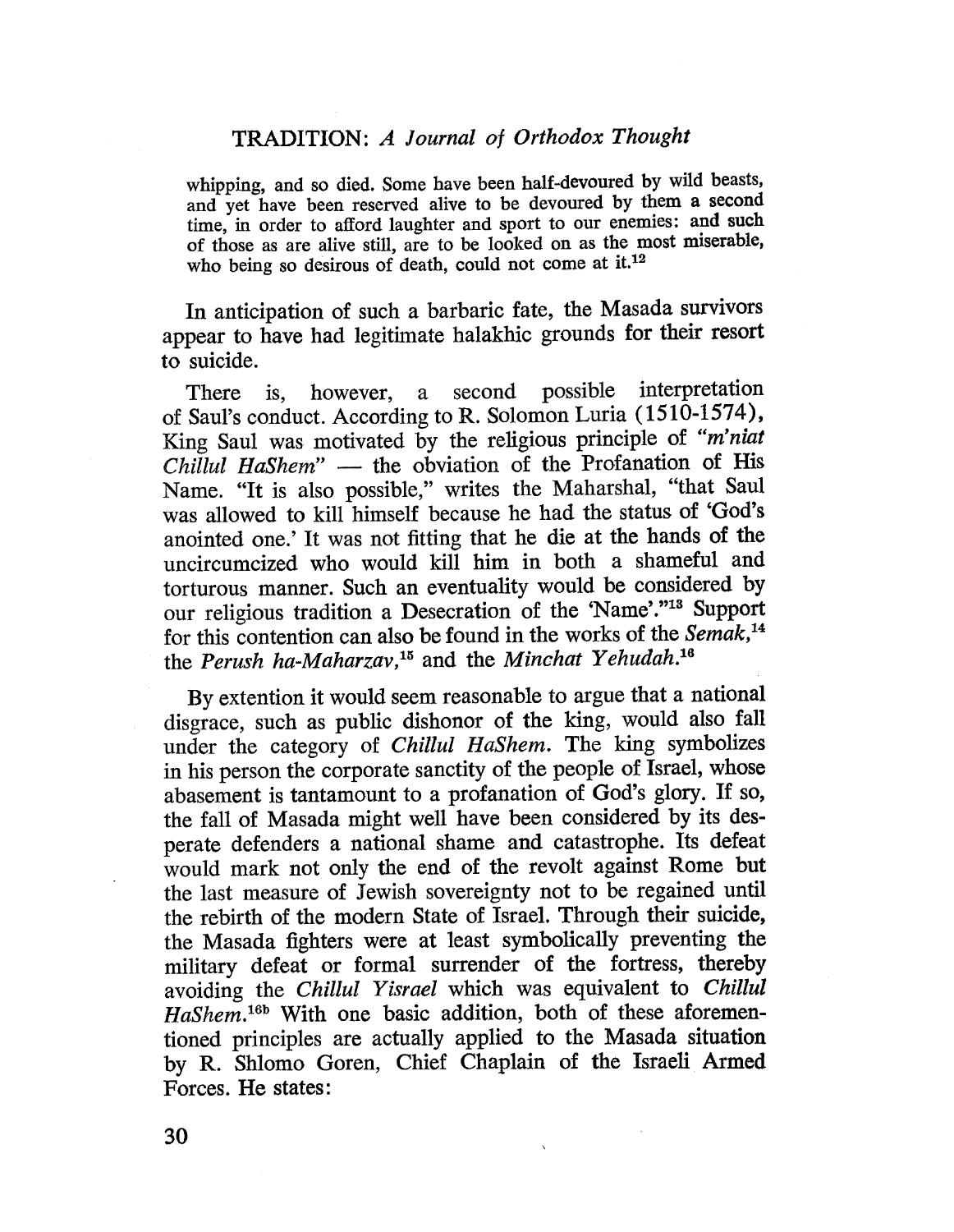## $Masada$  - In the Light of Halakhah

When one is afraid that upon falling into the hands of the enemy, extreme torture will be inflicted upon him  $-$  even though it is not a matter relating to coerced religious transgression  $-$  and that his captors are so ruthless that they will certainly put him to death at the end of the matter by the kind of suffering that he cannot bear, then there are those authorities who permit suicide in such a case so that he may avoid falling into the hands of the enemy.<sup>17</sup>

He concludes:

When one's capture by the enemy would bring about a Chillul Ha-Shem and would allow the enemy to glorify itself thereby, yet at the end of the matter they would still kill him, it is a *mitzvah* to commit suicide, rather than fall into the hands of the enemy, as we find in the case of Saul and the people of Masada.18

According to R. Goren not only were the men of Masada permitted by Torah law to commit suicide, but it was a mitzvah to do so. By such an act they would spare themselves not only excruciating torture but at the same time obviate any Chillul Hashem. What is moot, of course, is R. Goren's premise. He assumes unquestioningly that death would be the final reward of the Zealots - an indispensable factor in his *heter* for suicide. Yet no anticipation of certain death can be found in the final oration of Eliezer ben Yair. Nor is there any historic evidence that the death penalty was automatically the standard Roman penalty for captured prisoners. All that Eliezer ben Yair mentions is that the conquered were sold as slaves. Were they to surrender on their own, it is debatable whether their inevitable fate would have been death as Rabbi Goren presumes.

It is the certainty of death which other authorities constitute as the sine qua non in permitting suicide. The "ghost" of the prophet Samuel had forewarned him that it would happen. Saul could therefore act upon this. Anyone else could not. As the Radak declares:

And Saul did not sin in kiling himself . . . because he knew that in the end he was bound to die in that war, for that is what Samucl had informed him. Moreover he saw that the arehers had discovered his whereabouts and that he could not escape them. It was therefore better for him to take his own life rather than have the uncircumcized make sport with him. . .10

31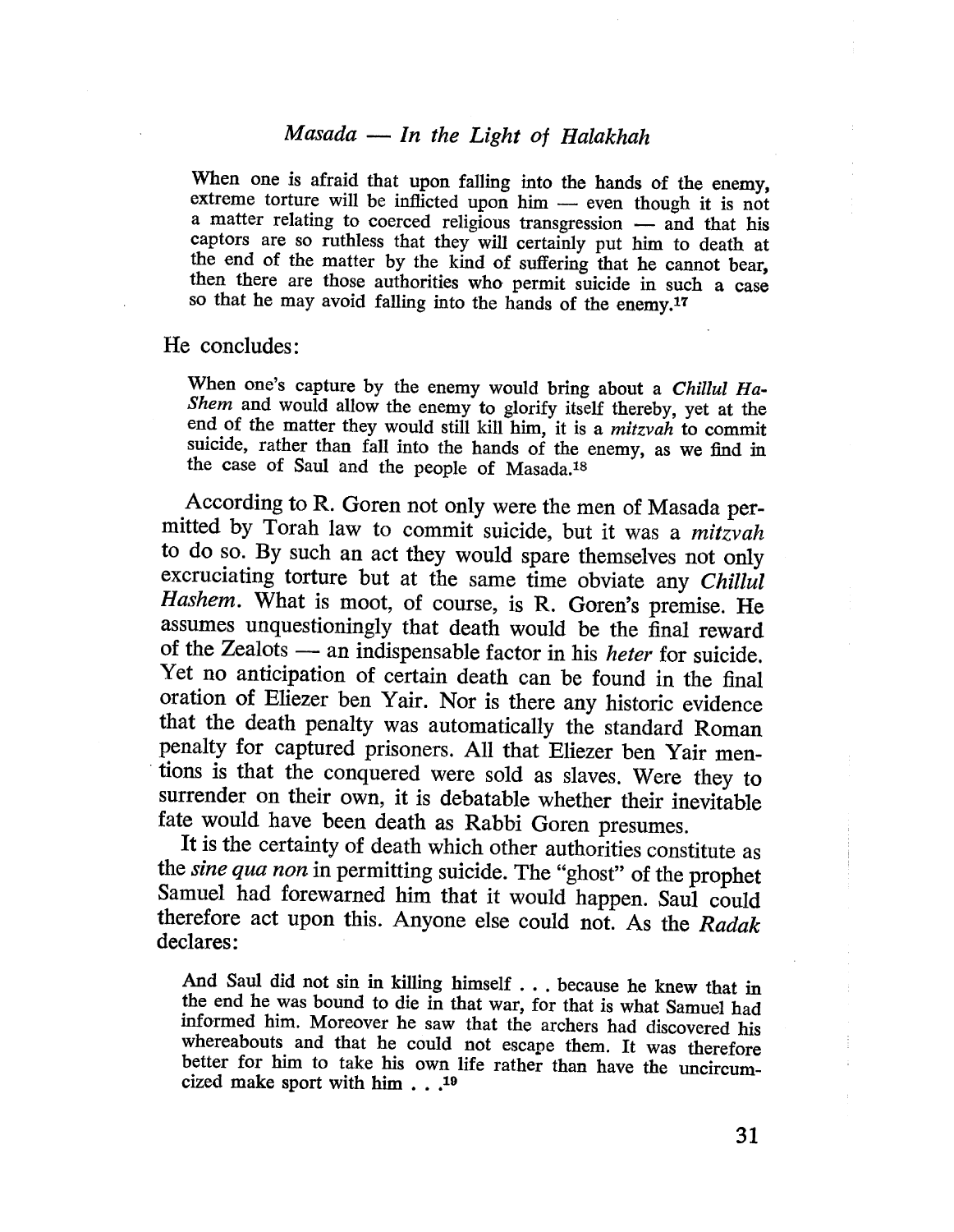This legal opinion is shared by other classical giants such as the Abravanel,<sup>20</sup> the Knesseth HaGedolah<sup>21</sup> and the Yephai Toar. The latter is most explicit in insisting upon the principle of certitude. He writes:

But with another person, even if the enemy had surrounded him and a sharp sword is lying against his throat, he is stil forbidden to take his own life. He should not exclude himself from the possibilty of God's mercy, for the Lord in His grace rescues even those already taken to their death and about to be executed.<sup>22</sup>

According to this source, however, the warriors of Masada did not have a right to any dispensation. They had no way of knowing in advance what was finally in store for them. Prophecy was no longer in operation. Their judgment could only be circumstantial and speculative. Under such conditions, suicide would be proscribed.<sup>23</sup> This decision differs sharply from Rabbi Goren's.

A fourth operational principle is proposed by such luminaries as the Ritva,<sup>24</sup> the Tosafot Rash M'Shantz<sup>25</sup> and others.<sup>26</sup> For them, suicide is permissible only when the fear of torture or any other form of violence or force is related to a violation of religion. Then one could act in anticipation of such an eventualty and take one's own life, if there were no other way out of the dilemma. This decision goes beyond the decree of Lydda. The latter, as previously noted, did not speak of suicide but only of martyrdom. One was under an obligation to submit to death at the hands of others. In addition, the decree applied only to the time of actual transgression not to some later consequence. The distinction is quite substantial but so was the source of authority. The author of this daring extension was Rabbenu Tam whose psak, though not without problems, nevertheless prevailed because of the great stature of his Torah learning. To this, a scholar of the rank of the Ritva bears witness: "There are matters," he writes "which require further study and analysis. However, the Sage has already rendered judgment. In addition we heard in the name of the Great Decisors of France that have permitted his decision in practice as well."<sup>27</sup> Moreover, there were other medieval teachers who, basing themselves on a vari-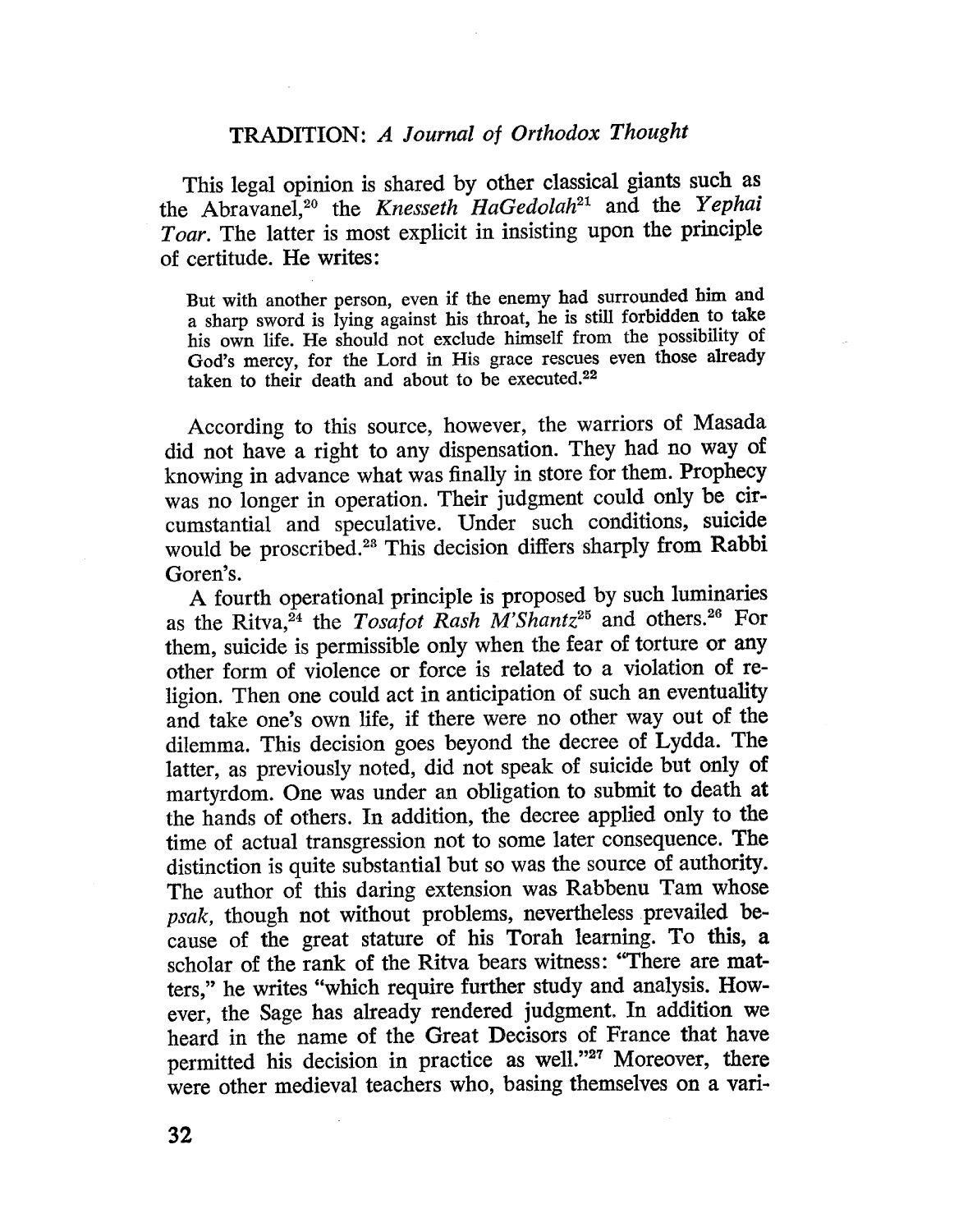ant text of the Rebbenu Tam proceeded to declare suicide in a similar situation not only permissible but a *mitzvah* as well.<sup>28</sup>

This opinion would certainly account for the many acts of self-martyrdom throughout Jewish history and particularly during the Middle Ages when Jews often faced the alternative of conversion. It would also be applicable to King Saul who, as the Ritva asserts, "feared that they would force him to betray his faith."28a It cannot, however, explain the actions at Masada. As Professor Sidney B. Hoenig insists:

Their suicide was not fundamentally to sanctify God's Name, though they believed in no lordship of man over man. This suggestion is upheld primarily because there was no problem of religious persecution or of transgression of Torah precepts involved in the Masada episode to be considered the cause of the suicide of the Sicarii. Their action was basically political. They cannot therefore be classified in any manner as religious martyrs.<sup>29</sup>

A fifth ruling, presented by such scholars as R. Saadia Gaon<sup>80</sup> and the Tosafot<sup>31</sup> would never permit a Jew to commit suicide even in the face of torture or religious transgression. To this school of thought also belongs the Maharash bar Abraham Hamekuna Ukhman who boldly reinterprets the seminal midrashic text so that Saul's conduct emerges as culpable and sinful.<sup>32</sup> According to his stand, there can be no defense halakhically for the behavior of the defenders of Masada.

Although the majority of authorities, both quantitatively and qualitatively, proscribing the mass suicide of Masada far outnumber those supporting it, the former would not place the defenders of the fortress in the category of  $m'abcd$  atzmo l'daat wilfully taking one's own life. This group is by law stripped of many of the basic acts of reverence paid to the dead. Accordingly, the people of Masada would be exempt from such "dishonor." This is clear from R. Joseph Karo's explicit ruling.

Any major who intentionaly takes his own life while under duress, similar to the case of Saul, shall not be deprived of any honors.<sup>33</sup>

This decision is expanded upon by R. Yechiel Epstein in his authoritative Arukh Ha-Shulkhan as follows: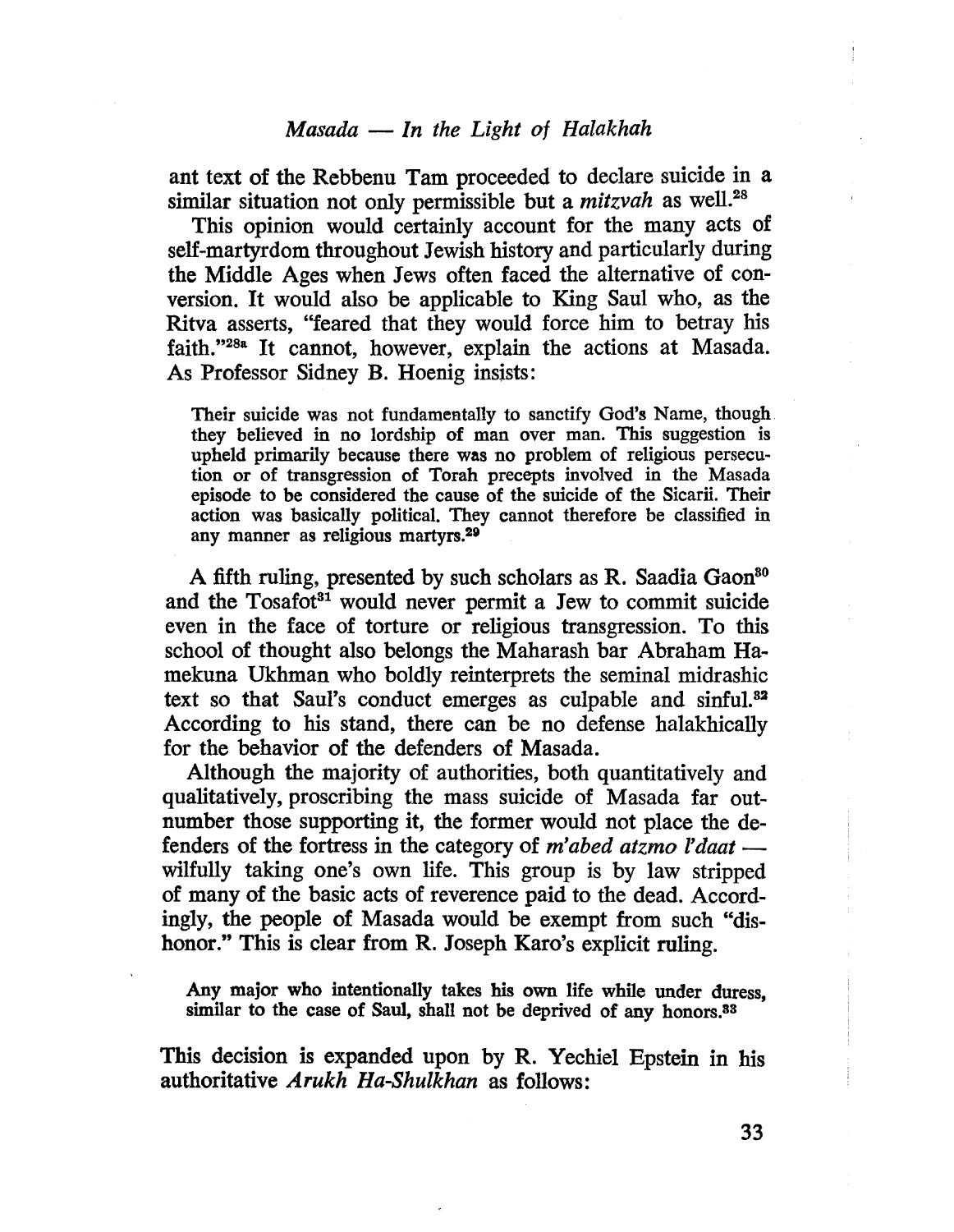The essential principle is that when dealing with a case of suicide, we aseribe his actions to any (extrinsic) motive we can find, as for example, to terror, despondency, insanity, to a misconception that such a suicidal act was a *mitzvah* in that it helped obviate any transgression whatsoever, or to a motive similar to these. For it is really incomprehensible that anyone would perform such an abominable act with a clear mind. Go and learn from Saul, the righteous one, who fell on his sword in order to prevent the Philistines from tormenting him. Any situation similar to his is considered "under duress."<sup>34</sup>

Identical views are expressed by the Chida<sup>35</sup> and the Chatam Sofer.<sup>36</sup>

#### II

The second major issue raised in the Introduction proceeds on the assumption that the suicide program of Masada was consonant with Jewish law. A question still remains, however, what is the most acceptable method for its implementation. Two options present themselves. Should each individual have kiled his fellow, as Josephus records was actually done?<sup>37</sup> Or was it preferable for each person to have taken his own life by his own hands? The difference between these two alternatives revolves, of course, around the Sixth Commandment?

The *Minchat Chinukh* asserts clearly:

One who intentionally kils himself does not fall under the category of "Thou shalt not murder." He is only subject to the death penalty from heaven, as explained by the Rambam in Chapter 2 of The Laws of Murder...<sup>38</sup>

Proceeding along this assumption, Rabbi Goren avers:

If so, it is probable that in such a situation it is preferable that we follow the principles regarding *Pikuach Nefesh* where we transgress that which is most lenient. Consequently each person should die at his own hands, for then there is no transgression of "Thou Shalt not murder."s9

However, he later concludes:

34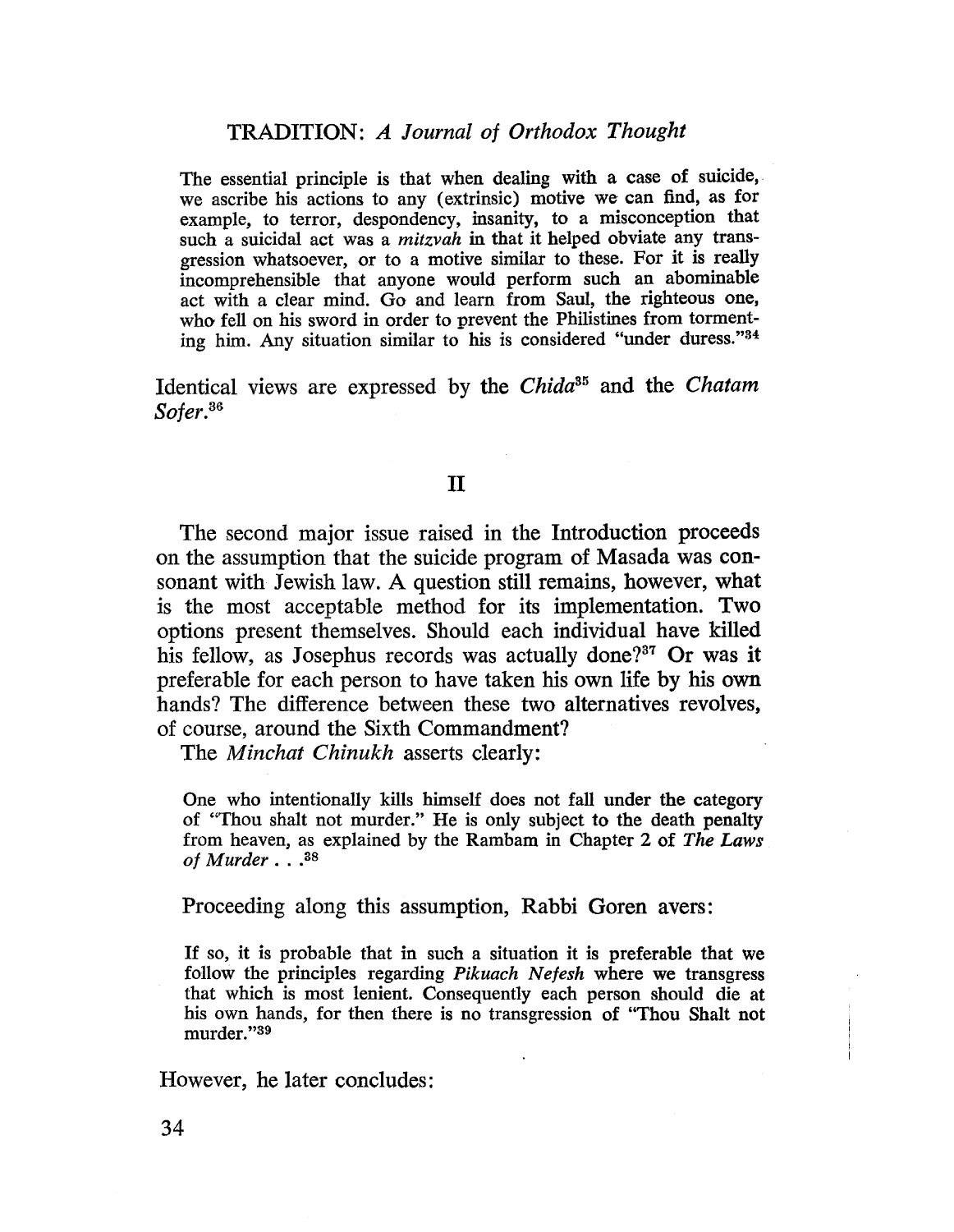#### $Masada$  - In the Light of Halakhah

In all of these cases, it seems logical that it be permissible to die by one's own hand and not bid another Jew to take his life. Yet (judging) from the actions of the people at Masada and the case of King Saul and his squire, it appears that there is really no difference and that it is also permissible to ask another to kill him.<sup>40</sup>

 $\int_{\mathbb{R}^{2}}$  .

This judgment corresponds exactly to the view expressed in the Responsa of Rabbi Meir of Rothenburg.<sup>41</sup> A contrary position is voiced by R. Joshua Rosanis, the author of the Mishneh La-Melekh who states the following in his Perashot Derakhim:

Just as in the law under human jurisdiction there is no agent for a culpable action, so in matters under Divine judgment, there is a distinction between one who dies at his own hands, and one who tells another to kill him, etc. Similarly one who commits suicide though he is punished from heaven, nevertheless when he asks another to kill him his punishment is of a lesser degree. This we find in the case of Saul who had to commit suicide in order that the Philstines might not torture him; still anything he could do to lessen the punishment, he did. That is why he did not take his own life but had someone else do it.42

Evidently, while R. Goren maintains that it is more meritorious to kill oneself, R. Rosanis is of the opinion that it is preferable to be kiled by another. Taking note of this disagreement, R. Goren attempts a reconciliation with the proof which the Perashat Derakhim adduces from Saul by pointing out that the latter's agent was an Amalekite.

Since it was an Amalekite youth, it did not concern Saul that the lad would transgress the commandment of "Thou shalt not murder" . . .43 Our proof, however, is from Saul's own squire who was, most assuredly, a Jew and nevertheless Saul first commanded the squire to kill him. Whereupon the squire refused, either because he feared assaulting God's anointed one or for some other reason, as discussed by the commentaries. In this case the contention of the Perashat Derakhim does not stand up. After all, the squire, as a Jew, was also eommanded not to murder. Consequently it would have been better for Saul to have kiled himself rather than have his squire transgress the commandment of "Thou shalt not murder." For the rule that applies is similar to that of the case of Pikuach Nefesh where we do that which is most lenient, as stated before.<sup>44</sup>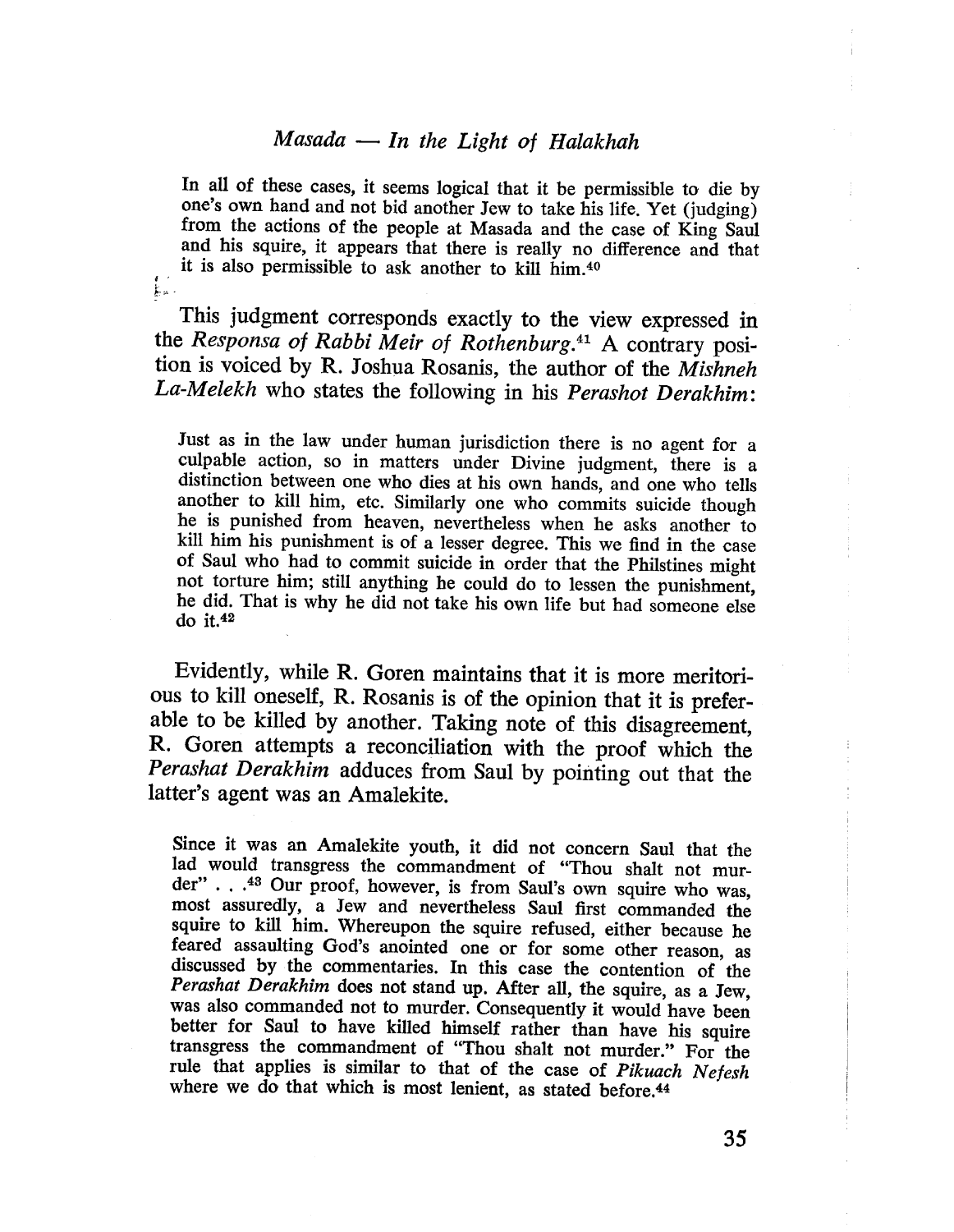In substance R. Goren is conveying his thought that there is a rank order of preference in the methods of suicide that are permitted. The contention is the same principle governing the laws of Pikuach Nefesh, namely, "do that which is most lenient." But apart from rank order, he would actually permit all ways of suicide.

As pointed out earlier, R. Goren built his case on the decision of the Minchat Chinukh. Yet, as one continues to read on in the latter text, a contrary conclusion begins to emerge.

This seems to me very self-evident. If one should ask another to kill him, as we find with King Saul, then certainly he would be liable to the death penalty in a court of law, provided there were witnesses and a proper, legal warning.45

The Ralbag<sup>46</sup> makes a similar point. So does the Abrayanel who observes:

And so we find that David commanded that the Amalekite be put to death. For, according to the Torah, one who requests that another injure him, the latter should not do so. If he does, he is guilty, as explained in the Talmud (Baba Kama 92a). How much more so where we are dealing with a matter of death, especially with putting a king to death. The command of Saul to the Amalekite is no ground for the latter exempting himself from punishment because (of the principle) "the words of the master and the words of the student, whose words are to be heeded?"47

This stand is taken by the Abravanel even though he holds clearly, as indicated, that Saul acted within the law in committing suicide. Nevertheless, to ask someone else to do the task is forbidden. It was legitimate for Saul to do so himself, but not through anyone else. Accordingly, the Minchat Chinukh, the Ralbag and the *Abravanel* accept no hierarchy of methodology. For them there is only one way in which the halakhah will tolerate death-by the martyr's own hands. If this be the norm, then the people of Masada should not have proceeded as Josephus recorded they did. Even assuming, as we now do, that their suicide was allowable, each person had the obligation to carry out his own self-sentence. This conclusion relates to adults.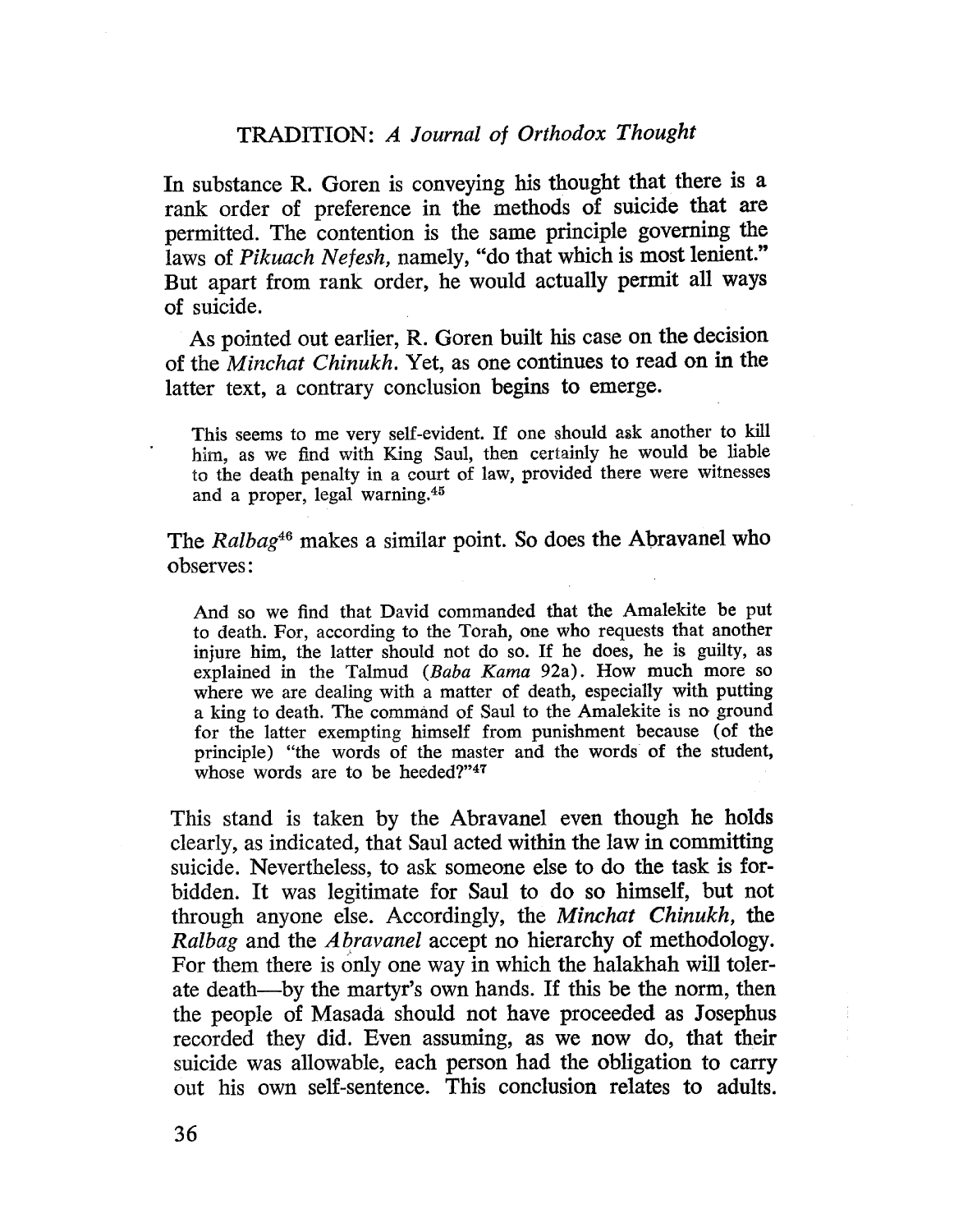# $Masada$  - In the Light of Halakhah

What about minors? What does the Halakhah say about their conduct in the face of such a crisis? For young people under 13 for males, and  $12\frac{1}{2}$  for girls, there are some who permit suicide. These authorities also allow the parents or other adults to take the lives of these young ones under aforementioned conditions of duress.48 The underlying logic is that it would be expecting too much of a minor to have him carry out such a task. In a real sense, therefore, there is no other alternative but for the adult to take the child's life. With adults, however, there is another option. He can kill himself.

#### II

As a tourist to Masada begins to approach the fortress, he is invariably regaled by his Israeli guide with the heroic tales of its last days. He is also told how the solelah, the actual pathway used by the Roman soldiers to penetrate the defenses, was built and secured on the mountain top by Jewish slaves who had been brought for this very purpose from Jerusalem. The Roman Legions had not succeeded in doing this job. Their casualties from the guerila "hit and run" attacks and from the heavy boulders hurled down by the Sicarii perched on top of the mountain had been too execessive. The road-building had to stop. The Roman High Command, according to the guides, then devised a plan of bringing in the Jews to complete the road. They counted on the strong nationalistic feeling of the Sicarii not to attack their brethren. Their calculations proved correct. So far, little historical evidence is available to document this claim; nevertheless the legend persists.

Assuming the veracity of this story, the halakhic question arises: Did these Jewish slaves have any religious obligation to defy their Roman captors? Or were they permitted to obey them despite the peril that the solelah presented to Masada? Were we to maintain, as does R. Goren, that the Romans would have indubitably put the defenders to death, the participation of the slaves clearly constituted a case of gerama deretzichah-murder. This covers any deed which is directly promotive of and contribitive to the fial act of murder. In such a situation, Chief